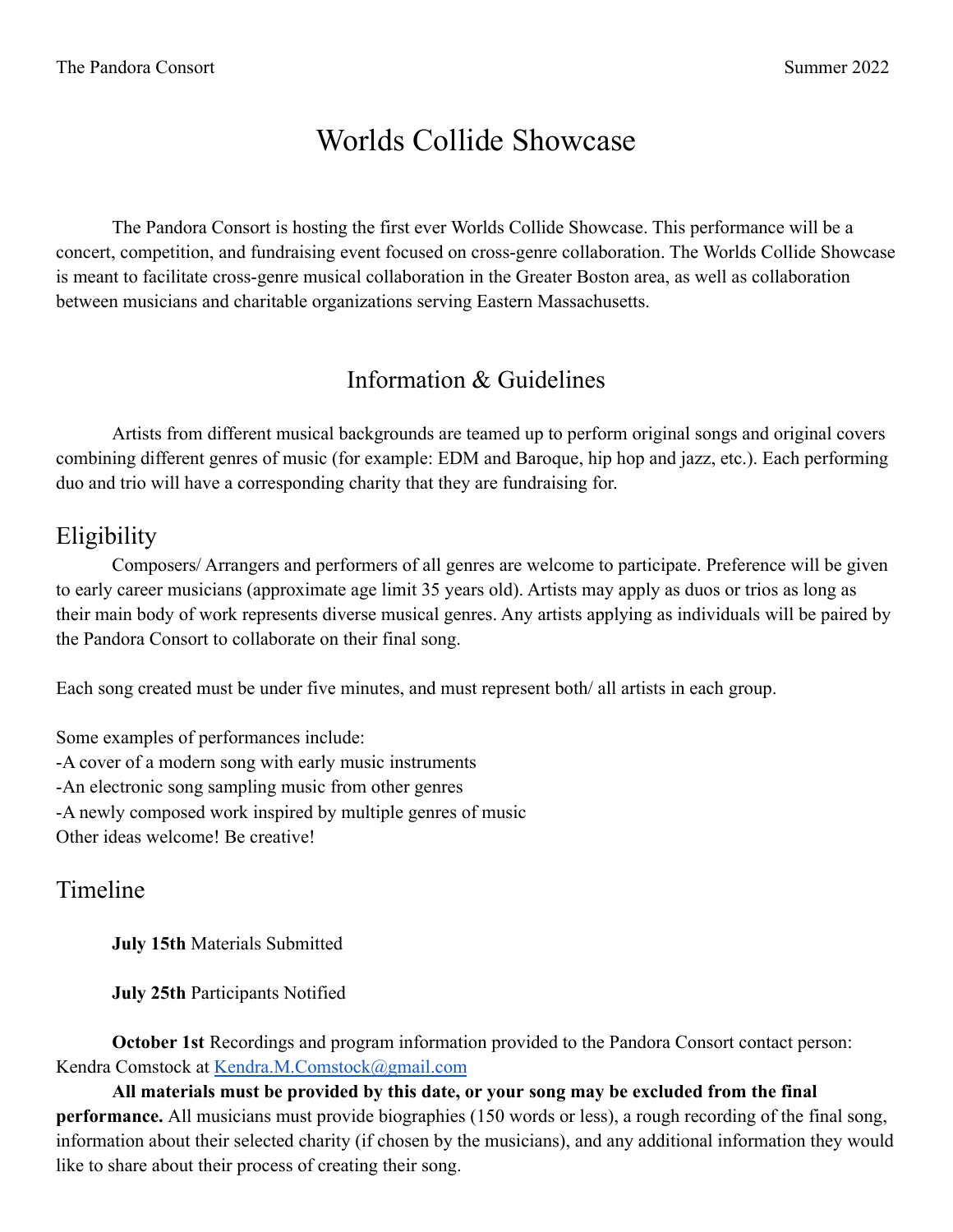**Friday, October 14th** 8pm (Call 7pm)- Final Performance at the Lilypad in Inman Square, Cambridge, MA

There will be a \$10 cover for audience members, musicians get in free.

#### *Lilypad Equipment Available for Use:*

Allen & Heath Qu-16 Digital Mixer, RCF TT08A 750w Speakers and RCF TTS12-A 1000w Subwoofer, Electro-Voice ZLX 12″ Monitors (2x), Assorted Microphones, Kawai RX-6 7′ Grand Piano, 3-Piece Pearl Drum Set: 20″ Bass Drum, 12″ Tom, 14″ Floor Tom; 3-Piece Gretsch Drum Set: 20″ Bass Drum, 12″ Tom, 14″ Floor Tom, Pearl 14″ Snare, Assorted Cymbals and Percussion Instruments, Fender '65 Twin Reverb Tube Guitar Amp, 85w; Music Man 112 RD Tube Amp, 100w; Ampeg PF-500 Bass Head, 500w; Hartke HA2000 Bass Head, 200w; SWR Goliath 4 x 10 Bass Cabinet, Assorted Direct Boxes (2x), Assorted Digital Projectors and Screens, Music Stands, Guitar Stands, Keyboard Stands, Two 30"x30" Tables, Three 60"x30" Tables

#### Competition

At the final performance on October 14th, 2022, each group will perform their final song. At the end of the showcase the audience will vote for their favorite performance, and a cash prize of \$200 will be awarded to the winning duo/ trio, as well as an additional \$100 for their corresponding charitable organization.

## Fundraising

Any charitable organization serving the Greater Boston area is eligible. Musicians who do not have a preferred organization when applying will be assigned an organization to partner with and fundraise for during the performance. Musicians are encouraged to promote charitable organizations and/or causes that they are passionate about.

# To Apply

If interested, please send an email to [Kendra.M.Comstock@gmail.com](mailto:Kendra.M.Comstock@gmail.com) with the following:

-Resume/ CV with contact information and relevant social media links

-Samples of musical performances (audio/ video both accepted)

-Preference for genre/ instruments you would be paired with (we will do our best to accommodate based on applicants). NOTE: You may also apply to perform as a duo or trio. Please provide materials for each musician.

-Preference for corresponding charitable organization you will be fundraising for